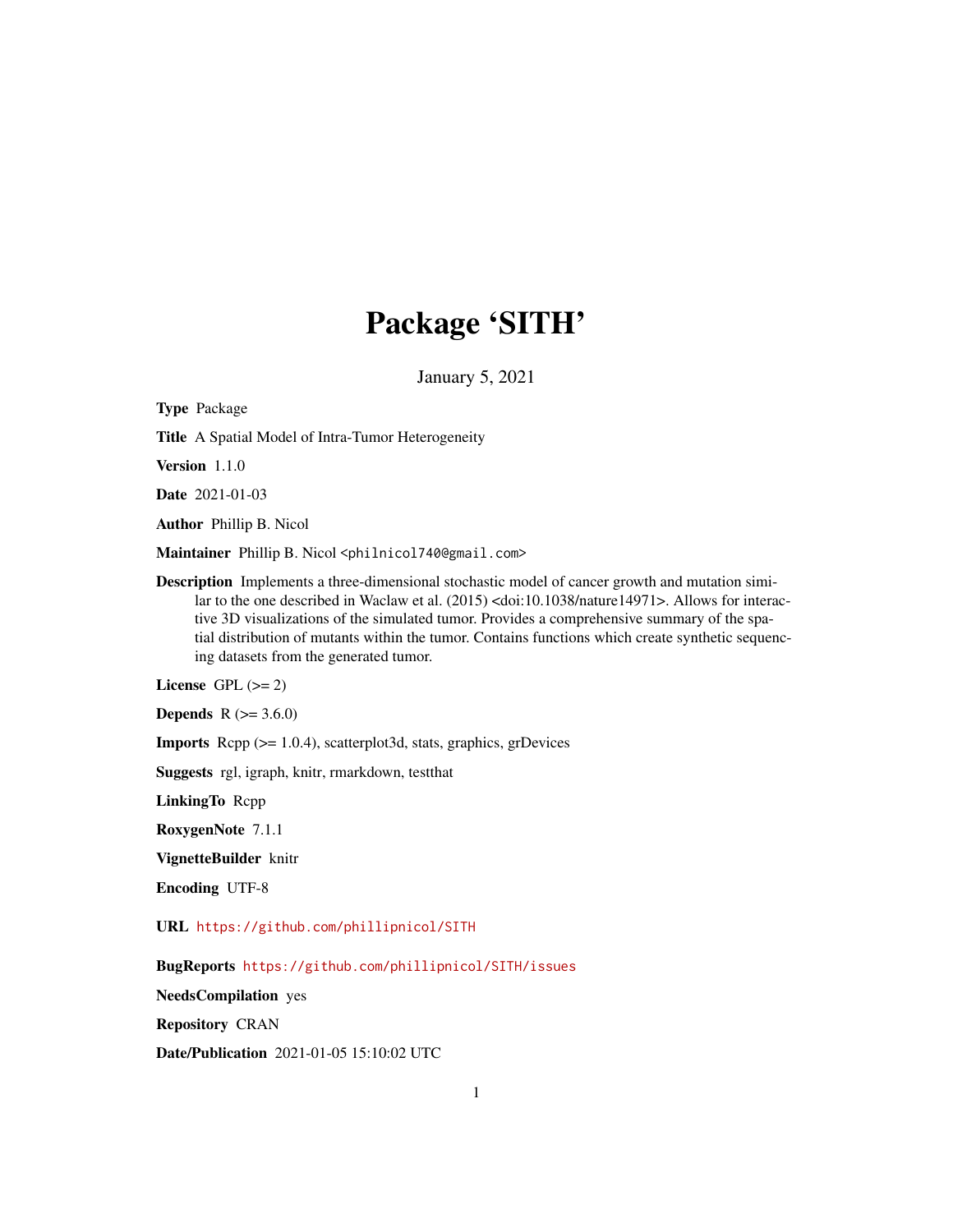### <span id="page-1-0"></span>R topics documented:

| Index | 15 |
|-------|----|
|       |    |
|       |    |
|       |    |
|       |    |
|       |    |
|       |    |
|       |    |
|       |    |
|       |    |
|       |    |
|       |    |
|       |    |

SITH-package *Visualize and analyze intratumor heterogeneity using a spatial model of tumor growth*

#### Description

The SITH (spatial model of intratumor heterogeneity) package implements a lattice based spatial model of tumor growth and mutation. Interactive 3D visualization of the tumor are possible using rgl. Additional functions for visualization and investigating the spatial distribution of mutants are provided. SITH also provides functions to simulate single cell sequencing and bulk sampling data sets from the simulated tumor.

#### Background

On-lattice models of tumor growth and mutation are computationally efficient and provide a simple setting to study how spatially constrained growth impacts intratumor heterogeneity. While this model has been studied extensively in literature (see Waclaw (2015), Chkhaidze (2019), Opasic (2019)), existing software is either not publicly available or inconvenient to use with R.

The motivation for creating the **SITH** package was to provide a spatial simulator that is both easy to use and can be used entirely with R. The core function in the package is [simulateTumor\(](#page-9-1)), which wraps a  $C_{++}$  implementation of the model into R using the **Rcpp** package. Once the results of the simulation are saved as an R object, **SITH** provides several other useful functions for studying this model.

See the package vignette for more information on the model and the algorithm used.

#### Author(s)

Phillip B. Nicol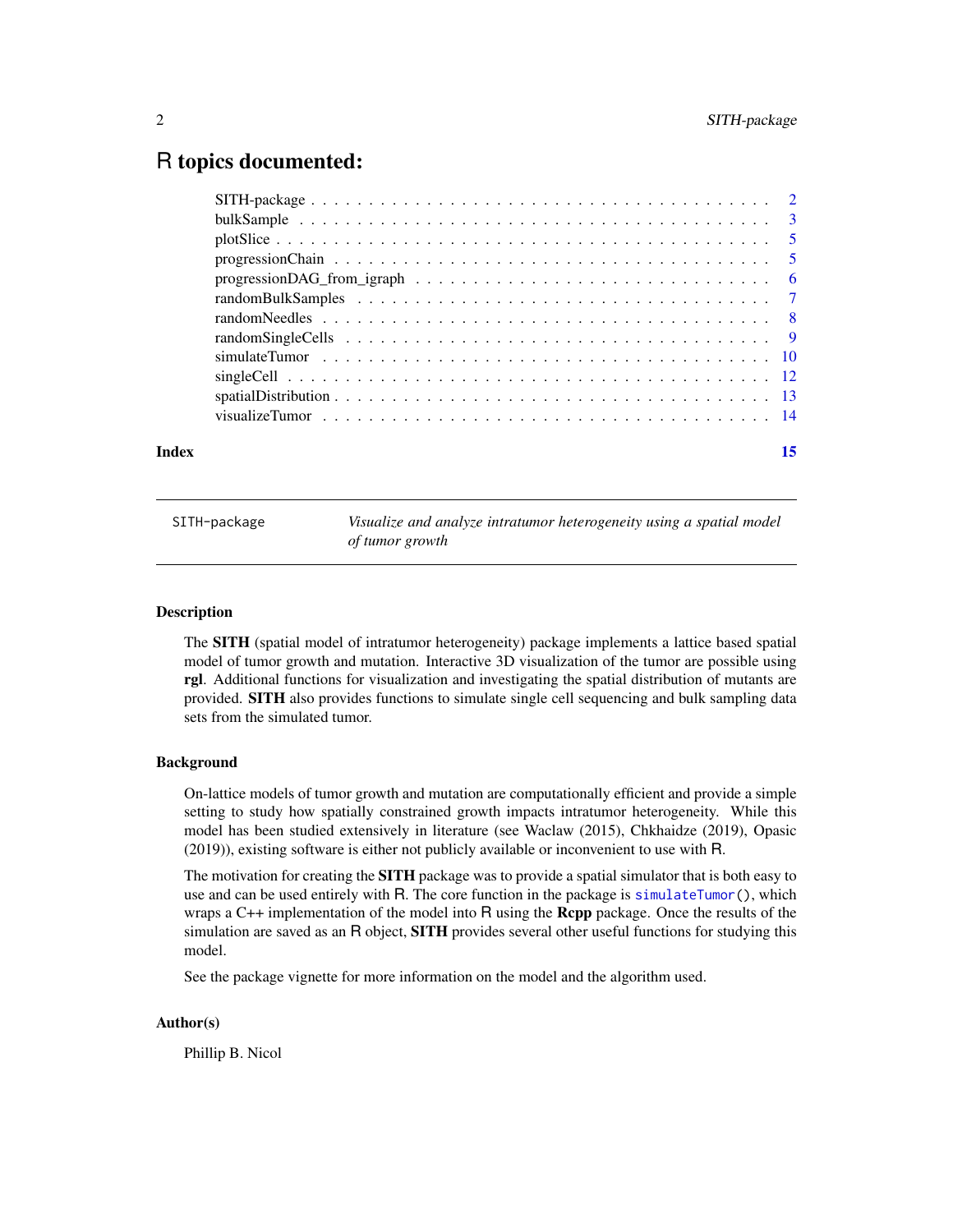#### <span id="page-2-0"></span>bulkSample 3

#### References

B. Waclaw, I. Bozic, M. Pittman, R. Hruban, B. Vogelstein and M. Nowak. A spatial model predicts that dispersal and cell turnover limit intratumor heterogeneity. *Nature*, pages 261-264, 2015. https://doi.org/10.1038/nature14971.

K. Chkhaidze, T. Heide, B. Werner, M. Williams, W. Huang, G. Caravagna, T. Graham, and A. Sottoriva. Spatially constrained tumour growth affects the patterns of clonal selection and neutral drift in cancer genomic data. *PLOS Computational Biology*, 2019. https://doi.org/10.1371/journal.pcbi.1007243.

L. Opasic, D. Zhou, B. Wener, D. Dingli and A. Traulsen. How many samples are needed to infer truly clonal mutations from heterogeneous tumours? *BMC Cancer*, https://doi.org/10.1186/s12885- 019-5597-1.

#### Examples

```
#Simulate tumor growth
out <- simulateTumor()
#3d interactive visualization using rgl
visualizeTumor(out)
#or see regions with lots of mutants
visualizeTumor(out, plot.type = "heat")
#get a summary on the spatial dist. of mutants
sp <- spatialDistribution(out)
#simulate single cell sequencing
Scs \le randomSingleCells(tumor = out, ncells = 5, fnr = 0.1)
#simulate bulk sampling
Bulks <- randomBulkSamples(tumor = out, nsamples = 5)
```
<span id="page-2-1"></span>bulkSample *Simulate bulk sampling*

#### **Description**

Simulate bulk sequencing data by taking a local sample from the tumor and computing the variant allele frequencies of the various mutations.

#### Usage

```
bulkSample(tumor, pos, cube.length = 5, threshold = 0.05, coverage = 0)
```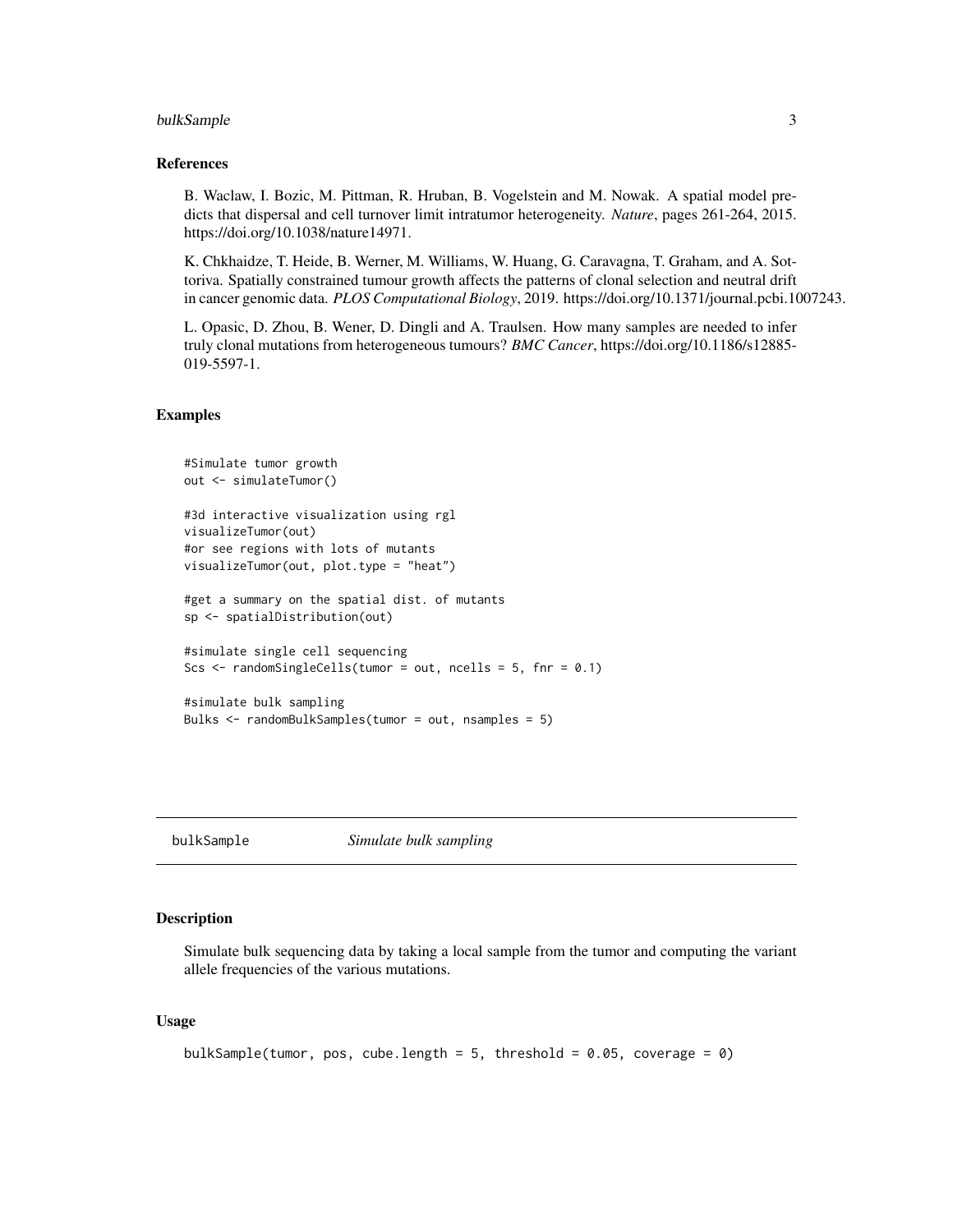#### <span id="page-3-0"></span>**Arguments**

| tumor       | A list which is the output of simulateTumor().                                                          |
|-------------|---------------------------------------------------------------------------------------------------------|
| pos         | The center point of the sample.                                                                         |
| cube.length | The side length of the cube of cells to be sampled.                                                     |
| threshold   | Only mutations with an allele frequency greater than the threshold will be in-<br>cluded in the sample. |
| coverage    | If nonzero then deep sequencing with specified coverage is performed.                                   |

#### Details

A local region of the tumor is sampled by constructing a cube with side length cube.length around the center point pos. Each cell within the cube is sampled, and the reported quantity is variant (or mutation) allele frequency. Lattice sites without cells are assumed to be normal tissue, and thus the reported MAF may be less than 1.0 even if the mutation is present in all cancerous cells.

If coverage is non-zero then deep sequencing can be simulated. For a chosen coverage  $C$ , it is known that the number of times the base is read follows a  $Pois(C)$  distribution (see Illumina's website). Let  $d$  be the true coverage sampled from this distribution. Then the estimated VAF is drawn from a  $Bin(d, p)/d$  distribution.

Note that cube.length is required to be an odd integer (in order to have a well-defined center point).

#### Value

A data frame with 1 row and columns corresponding to the mutations. The entries are the mutation allele frequency.

#### Author(s)

Phillip B. Nicol

#### References

K. Chkhaidze, T. Heide, B. Werner, M. Williams, W. Huang, G. Caravagna, T. Graham, and A. Sottoriva. Spatially con- strained tumour growth affects the patterns of clonal selection and neutral drift in cancer genomic data. PLOS Computational Biology, 2019. https://doi.org/10.1371/journal.pcbi.1007243. Lander ES, Waterman MS.(1988) Genomic mapping by fingerprinting random clones: a mathematical analysis, Genomics 2(3): 231-239.

```
set.seed(116776544, kind = "Mersenne-Twister", normal.kind = "Inversion")
out <- simulateTumor(max_pop = 1000)
df \le bulkSample(tumor = out, pos = c(0,0,0))
```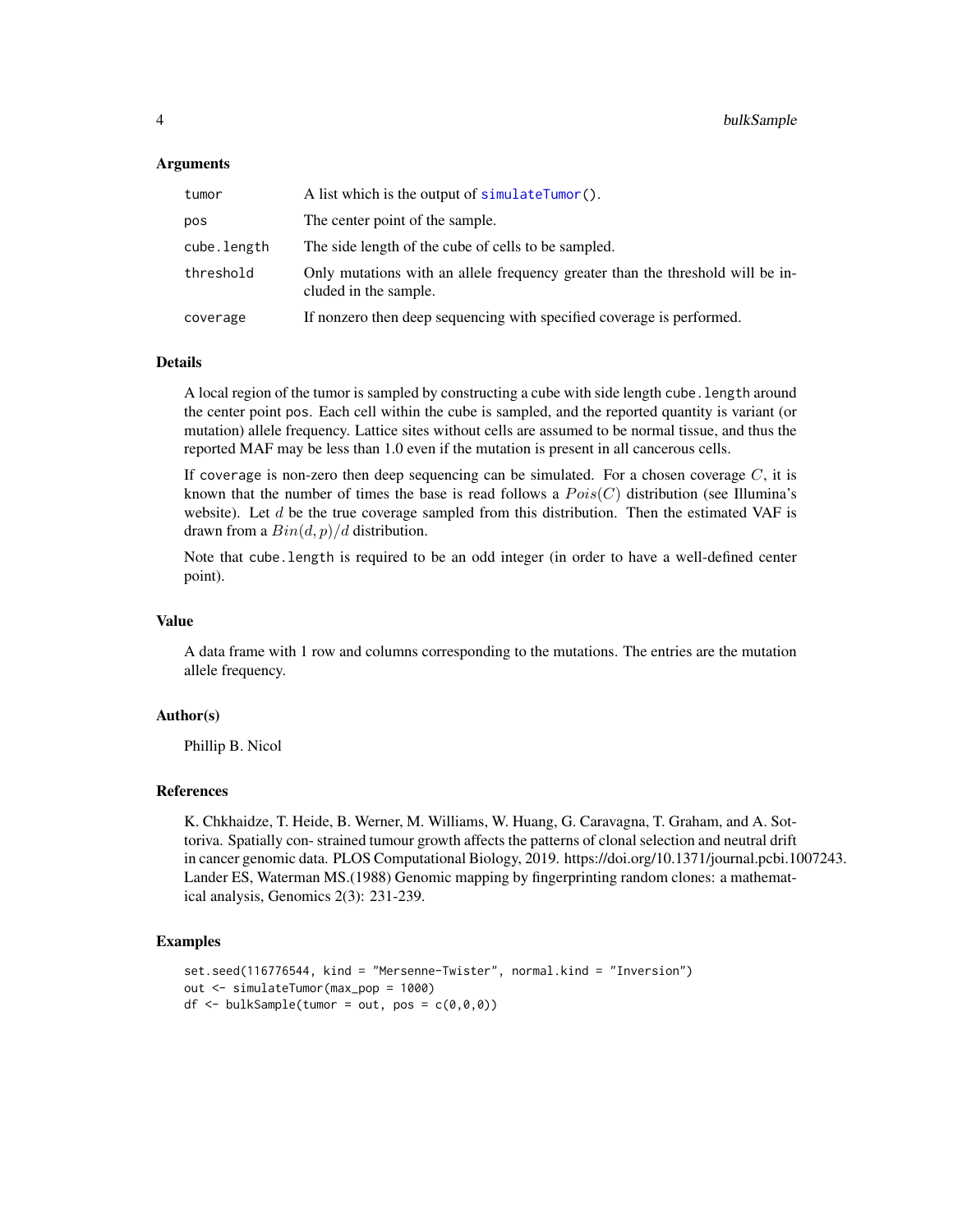<span id="page-4-0"></span>

2D cross section of the simulated tumor.

#### Usage

```
plotSlice(tumor, slice.dim = "x", level = 0, plot.type = "normal")
```
#### Arguments

| tumor     | A list which is the output of simulateTumor().                                                                                                                                                                                            |
|-----------|-------------------------------------------------------------------------------------------------------------------------------------------------------------------------------------------------------------------------------------------|
| slice.dim | One of "x", "y" or "z", which denotes the dimension which will be fixed to obtain<br>a 2D cross section.                                                                                                                                  |
| level     | Which value will the dimension given in slice, dim be fixed at?                                                                                                                                                                           |
| plot.type | Which type of plot to draw. "Normal" assigns a random rgb value to each geno-<br>type while "heat" colors cells with more mutations red and cells with fewer<br>mutations blue. This is exactly the same as plot. type in visualizeTumor. |

#### Value

None.

#### Author(s)

Phillip B. Nicol

<span id="page-4-1"></span>progressionChain *Create a linear chain graph to describe the order of mutations*

#### Description

A helper function for [simulateTumor\(](#page-9-1)) which returns to the user the edge list for a linear chain.

#### Usage

```
progressionChain(n)
```
#### Arguments

n Number of vertices in the chain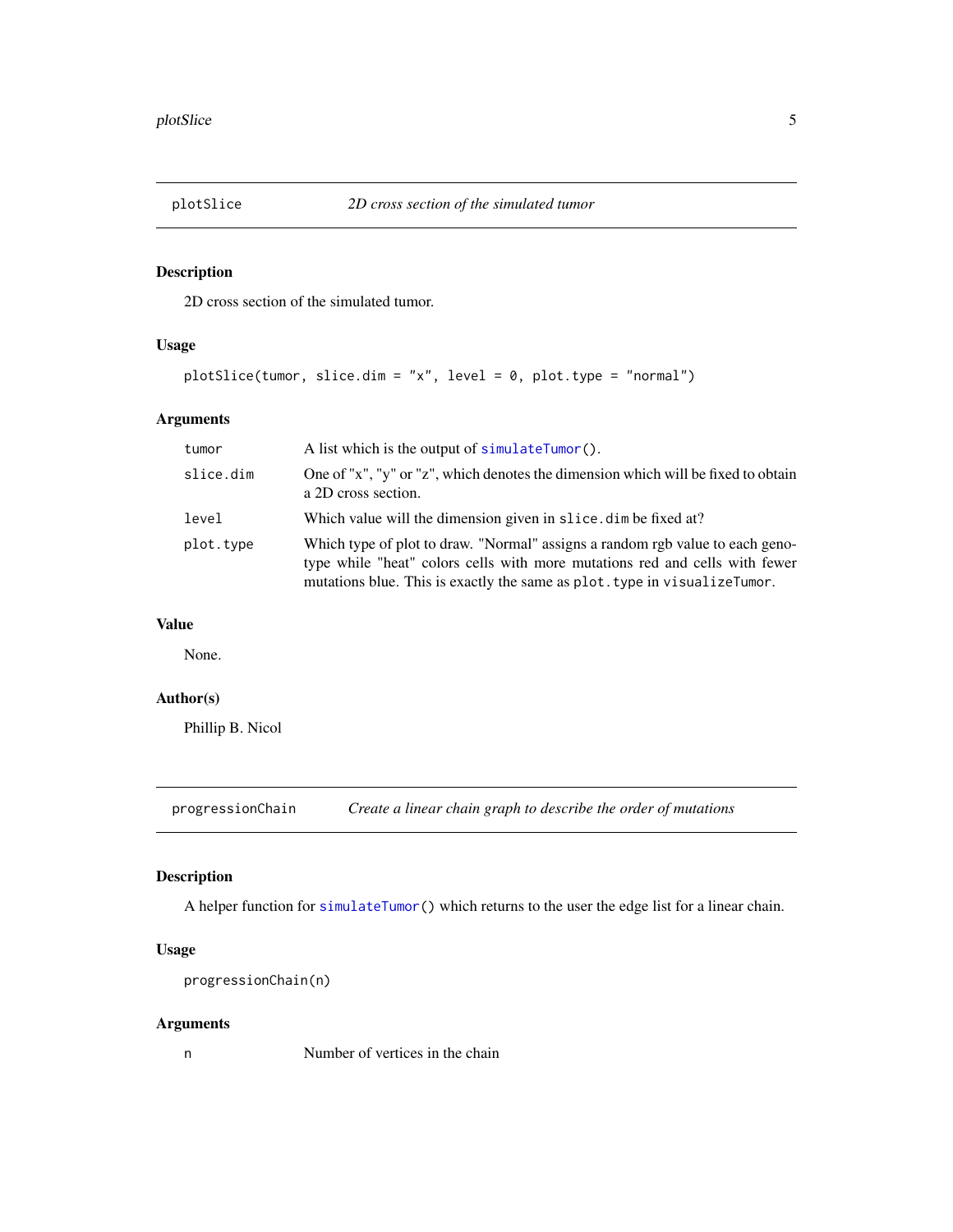#### <span id="page-5-0"></span>Value

A matrix with 4 columns and n-1 rows which will be accepted as input to [simulateTumor\(](#page-9-1)).

#### Author(s)

Phillip B. Nicol <philnicol740@gmail.com>

#### Examples

G <- progressionChain(3)

progressionDAG\_from\_igraph *Define the progression of mutations from an* igraph *object*

#### Description

A helper function for [simulateTumor\(](#page-9-1)) which returns to the user the edge list for a DAG which is defined as an igraph object.

#### Usage

```
progressionDAG_from_igraph(iG)
```
#### Arguments

iG An igraph object for a directed acyclic graph.

#### Value

A matrix with 4 columns which contains the edges of the graph as well as the rate of crossing each edge and the selective advantage/disadvantage obtained by crossing each edge.

#### Author(s)

Phillip B. Nicol <philnicol740@gmail.com>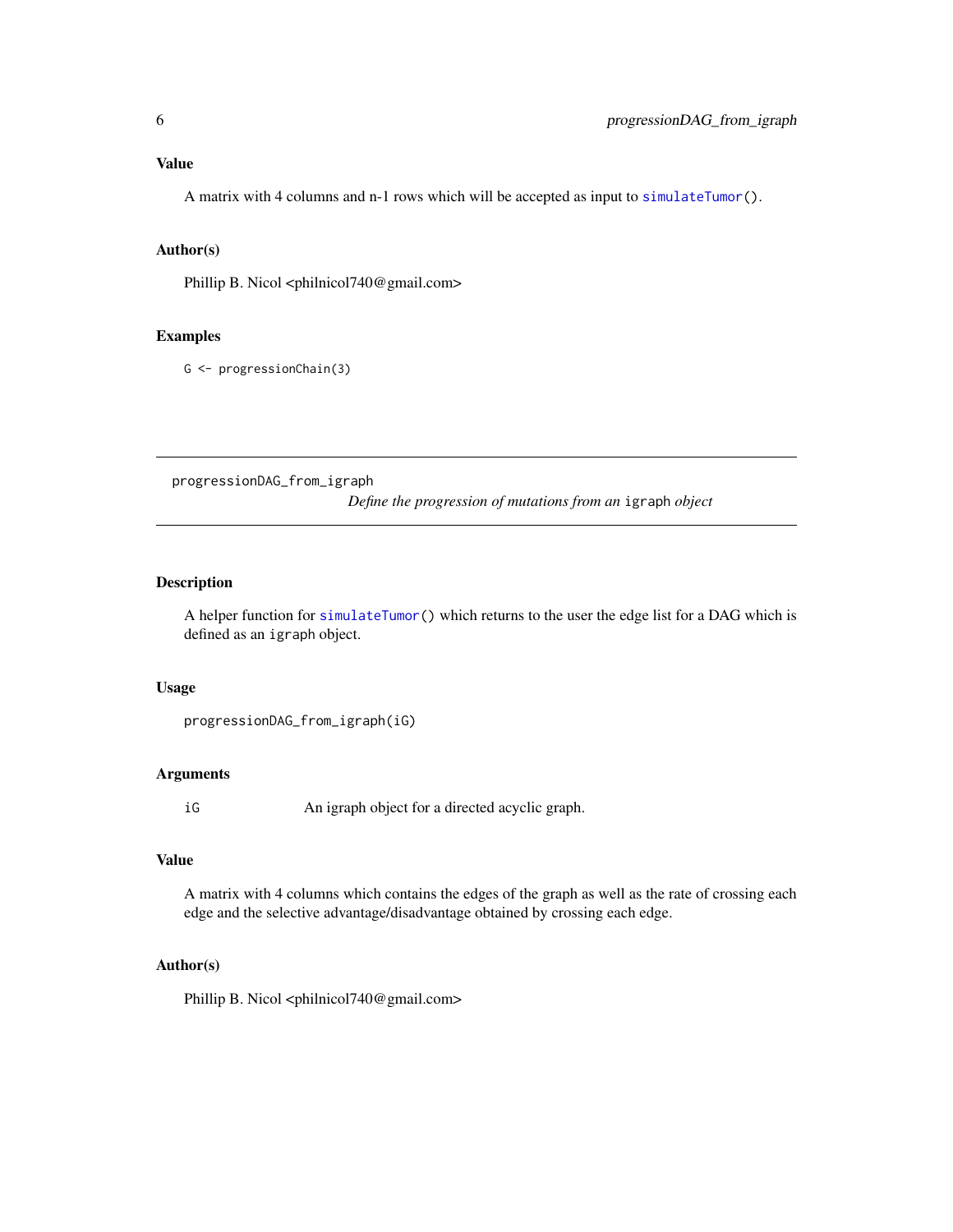<span id="page-6-0"></span>randomBulkSamples *Simulate multi-region bulk sampling*

#### Description

Simulate bulk sequencing data by taking a local sample from the tumor and computing the variant allele frequencies of the various mutations.

#### Usage

```
randomBulkSamples(
  tumor,
  nsamples,
  cube.length = 5,
  threshold = 0.05,
  coverage = \theta\lambda
```
#### Arguments

| tumor       | A list which is the output of simulateTumor().                                                          |
|-------------|---------------------------------------------------------------------------------------------------------|
| nsamples    | The number of bulk samples to take.                                                                     |
| cube.length | The side length of the cube of cells to be sampled.                                                     |
| threshold   | Only mutations with an allele frequency greater than the threshold will be in-<br>cluded in the sample. |
| coverage    | If nonzero then deep sequencing with specified coverage is performed.                                   |

#### Details

This is the same as [bulkSample\(](#page-2-1)), except multiple samples are taken with random center points.

#### Value

A data frame with nsamples rows and columns corresponding to the mutations. The entries are the mutation allele frequency.

#### Author(s)

Phillip B. Nicol

```
out <- simulateTumor(max_pop = 1000)
df \le - randomBulkSamples(tumor = out, nsamples = 5, cube.length = 5, threshold = 0.05)
```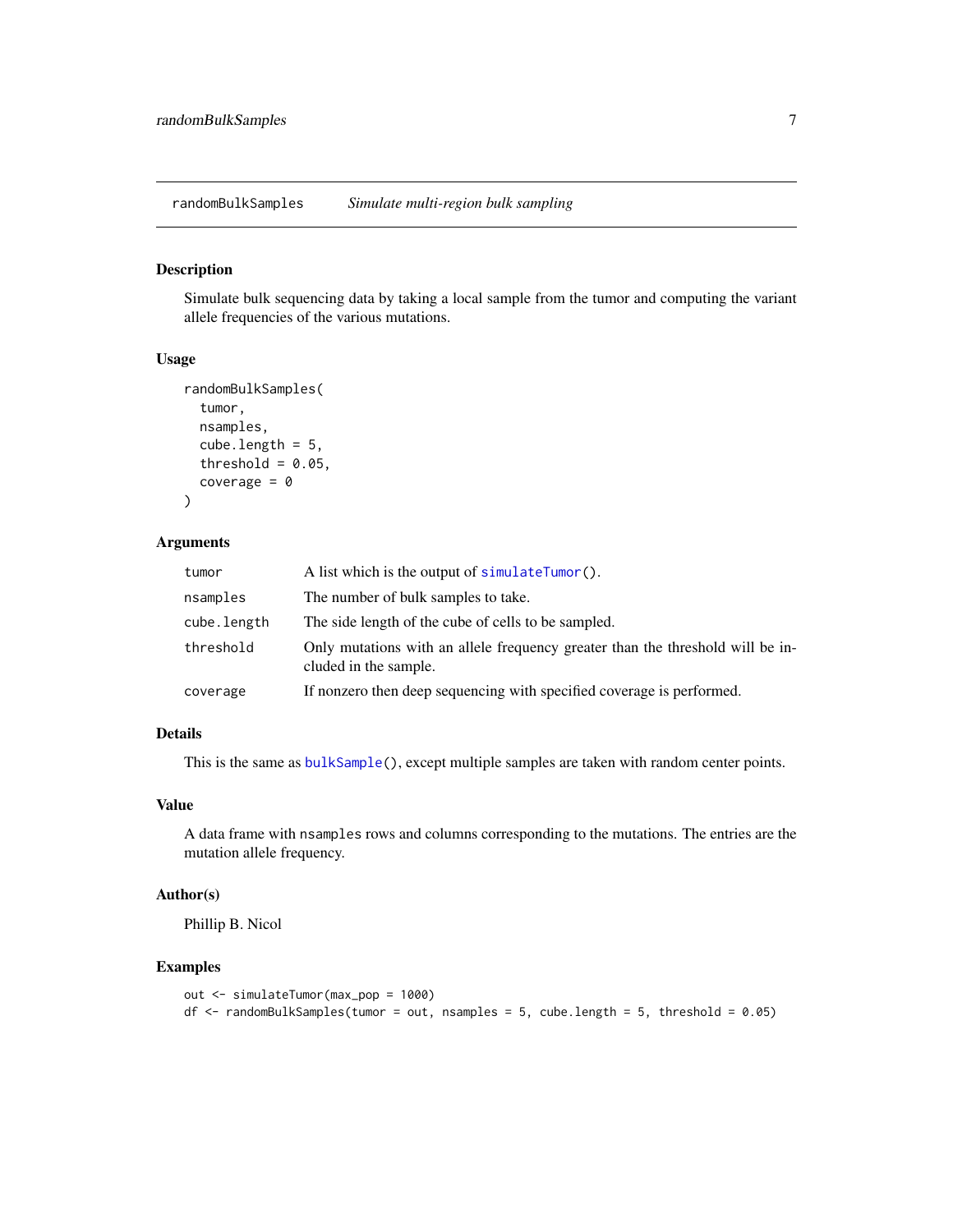<span id="page-7-0"></span>

Simulate a sampling procedure which takes a fine needle through the simulated tumor and reports the mutation allele frequency of the sampled cells.

#### Usage

```
randomNeedles(tumor, nsamples, threshold = 0.05, coverage = 0)
```
#### Arguments

| tumor     | A list which is the output of simulateTumor().                                                          |
|-----------|---------------------------------------------------------------------------------------------------------|
| nsamples  | The number of samples to take.                                                                          |
| threshold | Only mutations with an allele frequency greater than the threshold will be in-<br>cluded in the sample. |
| coverage  | If nonzero then deep sequencing with specified coverage is performed.                                   |

#### Details

This sampling procedure is inspired by Chkhaidze et. al. (2019) and simulates fine needle aspiration. A random one-dimensional cross-section of the tumor is chosen, and the cells within this cross section are sampled, reporting mutation allele frequency.

#### Author(s)

Phillip B. Nicol

#### References

K. Chkhaidze, T. Heide, B. Werner, M. Williams, W. Huang, G. Caravagna, T. Graham, and A. Sottoriva. Spatially con- strained tumour growth affects the patterns of clonal selection and neutral drift in cancer genomic data. PLOS Computational Biology, 2019. https://doi.org/10.1371/journal.pcbi.1007243.

```
out <- simulateTumor(max_pop = 1000)
df <- randomNeedles(tumor = out, nsamples = 5)
```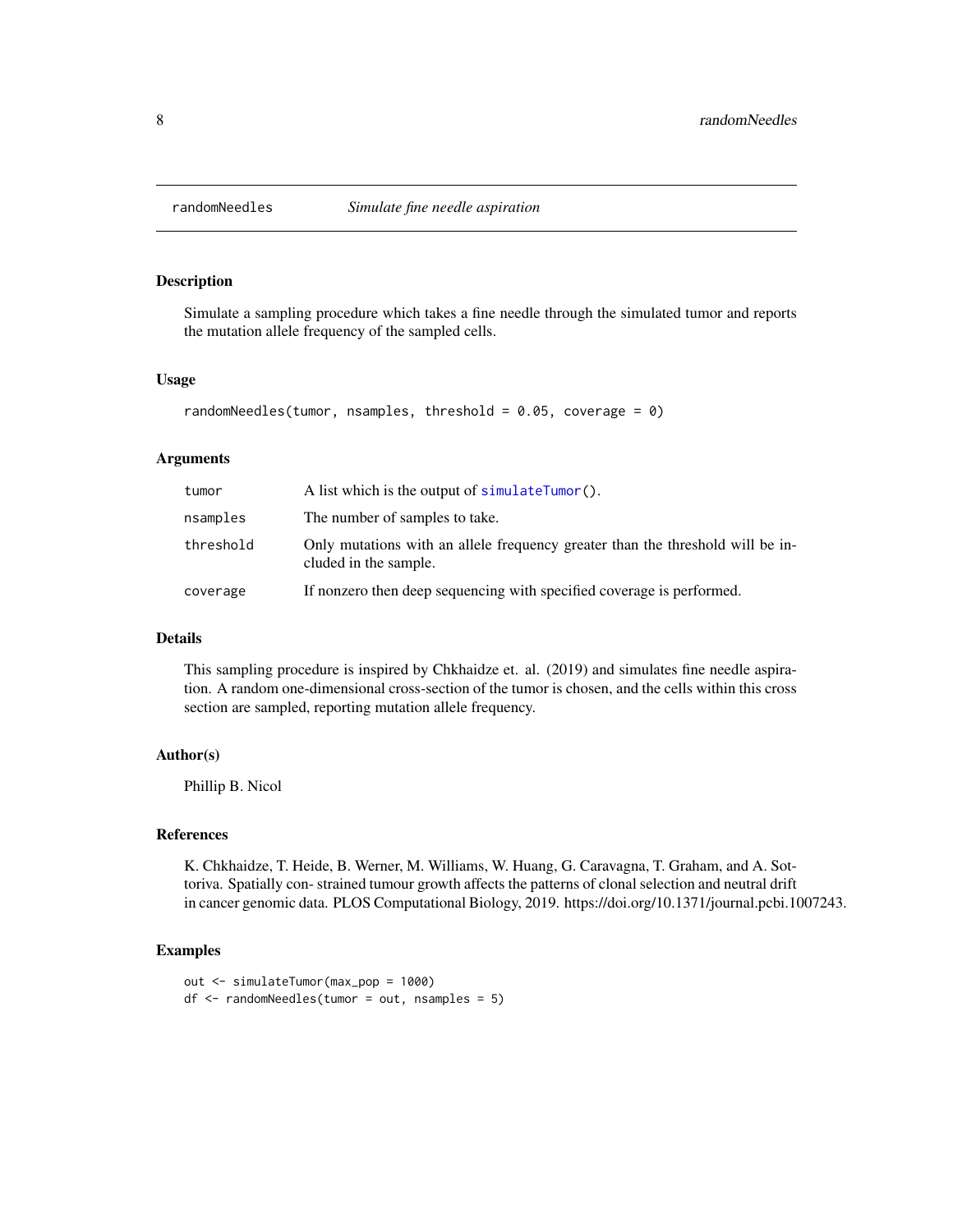<span id="page-8-0"></span>Simulate single cell sequencing data by random selecting cells from the tumor.

#### Usage

```
randomSingleCells(tumor, ncells, fpr = 0, fnr = 0)
```
#### Arguments

| tumor  | A list which is the output of $simulateTurnor()$ . |
|--------|----------------------------------------------------|
| ncells | The number of cells to sample.                     |
| fpr    | The false positive rate                            |
| fnr    | The false negative rate                            |

#### Details

The procedure is exactly the same as [singleCell\(](#page-11-1)) except that it allows multiple cells to be sequenced at once (chosen randomly throughout the entire tumor).

#### Value

A data frame with sample names on the row and mutation ID on the column. A 1 indicates that the mutation is present in the cell and a 0 indicates the mutation is not present.

#### Author(s)

Phillip B. Nicol <philnicol740@gmail.com>

```
out <- simulateTumor(max_pop = 1000)
df \le randomSingleCells(tumor = out, ncells = 5, fnr = 0.1)
```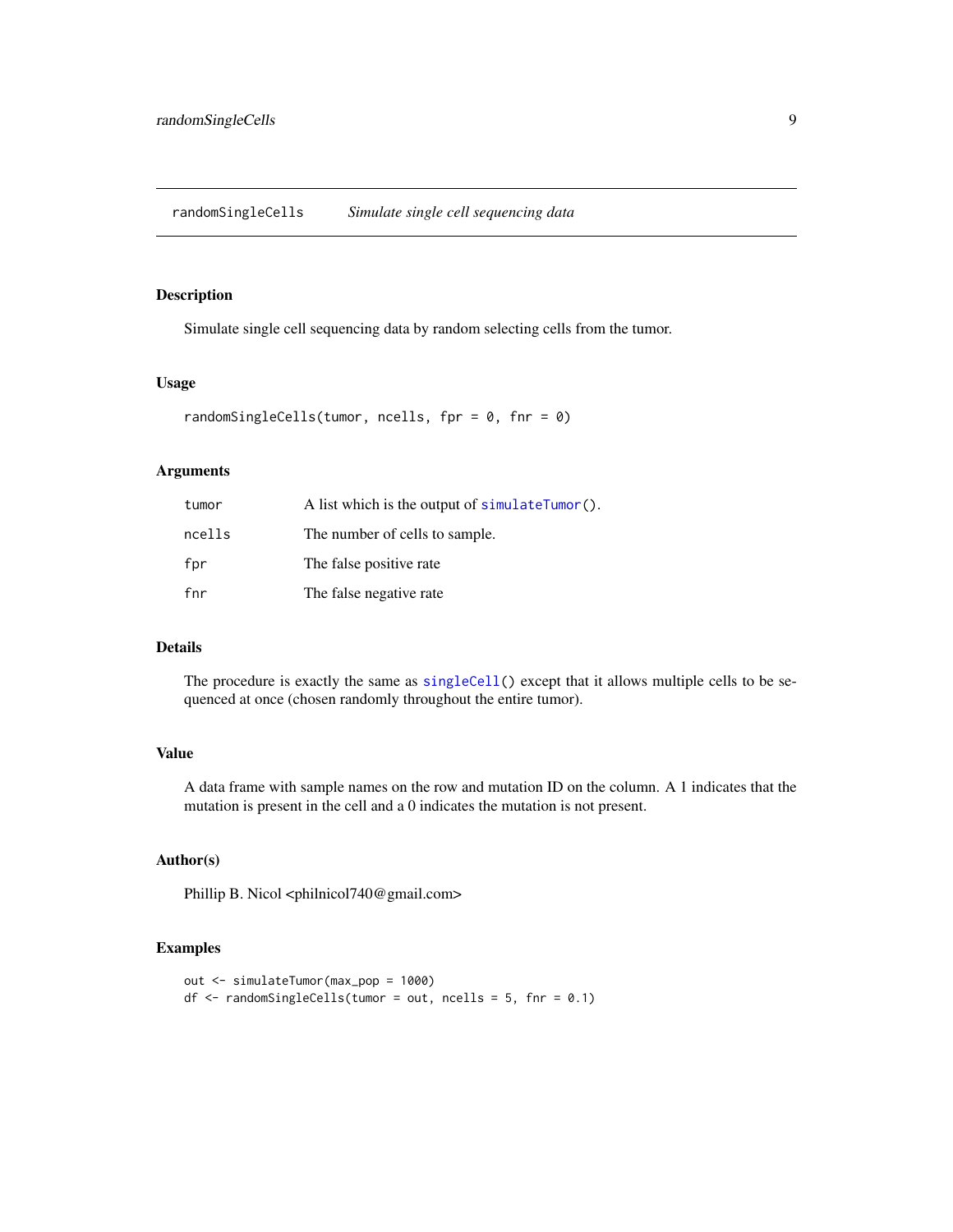<span id="page-9-1"></span><span id="page-9-0"></span>

Simulate the spatial growth of a tumor with a multi-type branching process on the three-dimensional integer lattice.

#### Usage

```
simulateTumor(
 max\_pop = 250000,div_rate = 0.25,
  death_rate = 0.18,
  mut_rate = 0.01,driver\_prob = 0.003,
  selective_adv = 1.05,
  disease_model = NULL,
  verbose = TRUE
)
```
#### Arguments

| max_pop       | Number of cells in the tumor.                                                                                                                            |
|---------------|----------------------------------------------------------------------------------------------------------------------------------------------------------|
| div_rate      | Cell division rate.                                                                                                                                      |
| death rate    | Cell death rate.                                                                                                                                         |
| mut rate      | Mutation rate. When a cell divides, both daughter cell acquire $Pois(u)$ genetic<br>alterations                                                          |
| driver_prob   | The probability that a genetic alteration is a driver mutation.                                                                                          |
| selective adv | The selective advantage conferred to a driver mutation. A cell with k driver<br>mutations is given birth rate $bs^k$ .                                   |
| disease_model | Edge list for a directed acyclic graph describing possible transitions between<br>states. See progressionChain() for an example of a valid input matrix. |
| verbose       | Whether or not to print simulation details to the R console.                                                                                             |

#### Details

The model is based upon Waclaw et. al. (2015), although the simulation algorithm used is different. A growth of a cancerous tumor is modeled using an exponential birth-death process on the threedimensional integer lattice. Each cell is given a birth rate  $b$  and a death rate  $d$  such that the time until cell division or cell death is exponentially distributed with parameters  $b$  and  $d$ , respectively. A cell can replicate if at least one of the six sites adjacent to it is unoccupied. Each time cell replication occurs, both daughter cells receive  $Pois(u)$  genetic alterations. Each alteration is a driver mutation with some probability du. A cell with k driver mutations is given birth rate  $bs<sup>k</sup>$ . The simulation begins with a single cell at the origin at time  $t = 0$ .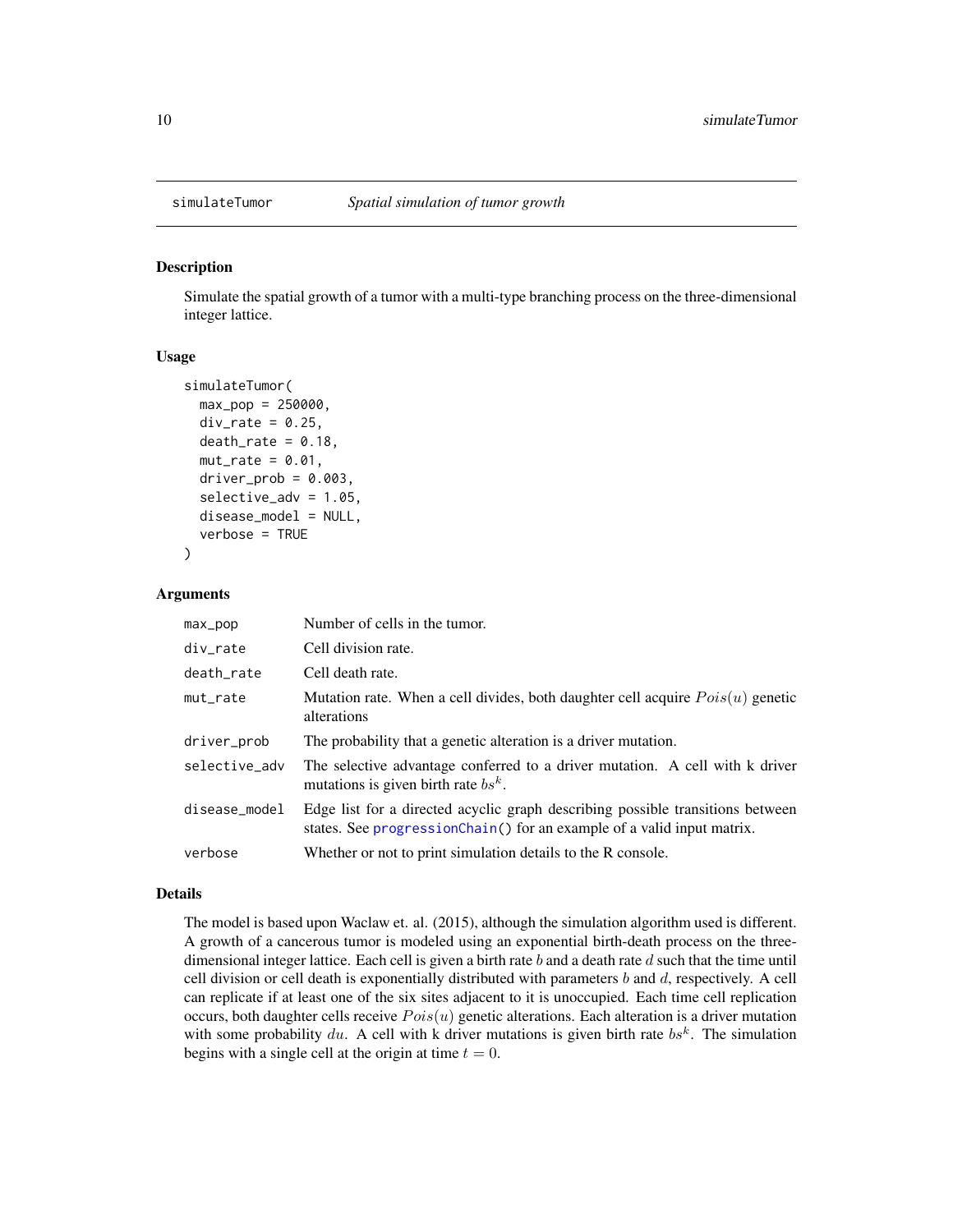#### simulateTumor 11

The model is simulated using a Gillespie algorithm. See the package vignette for details on how the algorithm is implemented.

#### Value

A list with components

- cell\_ids A data frame containing the information for the simulated cells. (x,y,z) position, allele ID number (note that 0 is the wild-type allele), number of genetic alterations, and Euclidean distance from origin are included.
- muts A data frame consisting of the mutation ID number, the count of the mutation within the population, and the mutation allele frequency (which is the count divided by N).
- phylo\_tree A data frame giving all of the information necessary to determine the order of mutations. The parent of a mutation is defined to be the most recent mutation that precedes it. Since the ID 0 corresponds to the initial mutation, 0 does not have any parents and is thus the root of the tree.
- genotypes A data frame containing the information about the mutations that make up each allele. The i-th row of this data frame corresponds to the allele ID  $i-1$ . The positive numbers in each row correspond to the IDs of the mutations present in that allele, while a -1 is simply a placeholder and indicates no mutation. The count column gives the number of cells which have the specific allele.
- color\_scheme A vector containing an assignment of a color to each allele.
- drivers A vector containing the ID numbers for the driver mutations.
- time The simulated time (in days).
- params The parameters used for the simulation.

#### Author(s)

Phillip B. Nicol <philnicol740@gmail.com>

#### References

B. Waclaw, I. Bozic, M. Pittman, R. Hruban, B. Vogelstein and M. Nowak. A spatial model predicts that dispersal and cell turnover limit intratumor heterogeneity. *Nature*, pages 261-264, 2015.

D. Gillespie. Exact stochastic simulation of coupled chemical reactions. *The Journal of Physical Chemistry*, volume 81, pages 2340-2361, 1970.

```
out <- simulateTumor(max_pop = 1000)
#Take a look at mutants in order of decreasing MAF
sig_muts <- out$muts[order(out$muts$MAF, decreasing = TRUE),]
#Specify the disease model
out <- simulateTumor(max_pop = 1000, disease_model = progressionChain(3))
```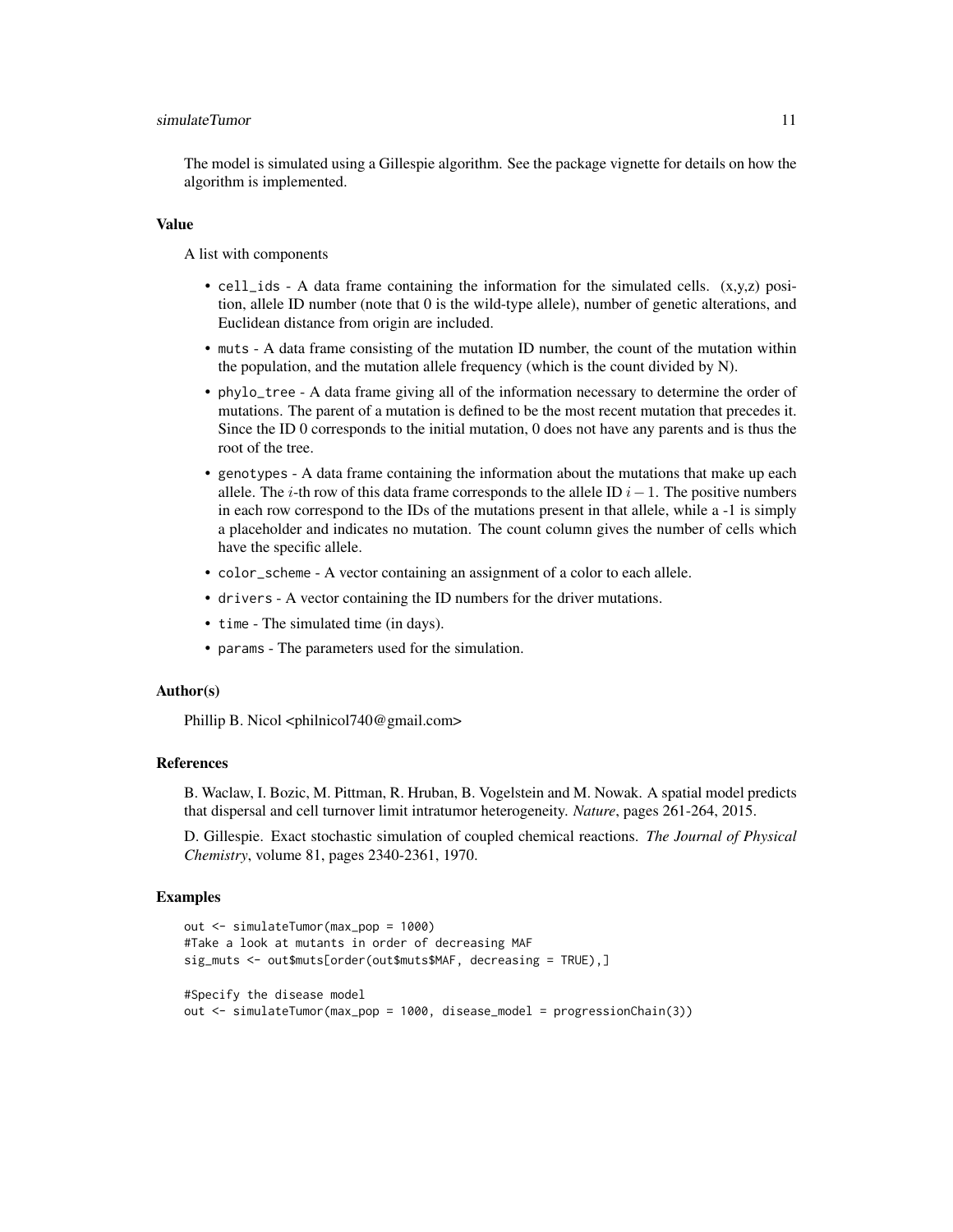<span id="page-11-1"></span><span id="page-11-0"></span>

Simulate single cell sequencing data by selecting a cell at a specified position

#### Usage

```
singleCell(tumor, pos, noise = 0)
```
#### Arguments

| tumor | A list which is the output of simulateTumor().                               |
|-------|------------------------------------------------------------------------------|
| pos   | A vector of length 3 giving the $(x,y,z)$ coordinates of the cell to sample. |
| noise | The false negative rate.                                                     |

#### Details

This function selects the cell at pos (error if no cell at specified position exists) and returns the list of mutations present in the cell. Due to technological artifacts, the false negative rate can be quite higher (10-20 percent). To account for this, the noise parameter introduces false negatives into the data set at the specified rate.

#### Value

A data frame with 1 row and columns corresponding to the mutations present in the cell. A 1 indicates that the mutation is detected while a 0 indicates the mutation is not detected.

#### Author(s)

Phillip B. Nicol <philnicol740@gmail.com>

#### References

K. Jahn, J. Kupiers and N. Beerenwinkel. Tree inference for single-cell data. Genome Biology, volume 17, 2016. https://doi.org/10.1186/s13059-016-0936-x.

```
set.seed(1126490984)
out <- simulateTumor(max_pop = 1000)
df \le singleCell(tumor = out, pos = c(\emptyset, \emptyset, \emptyset), noise = 0.1)
```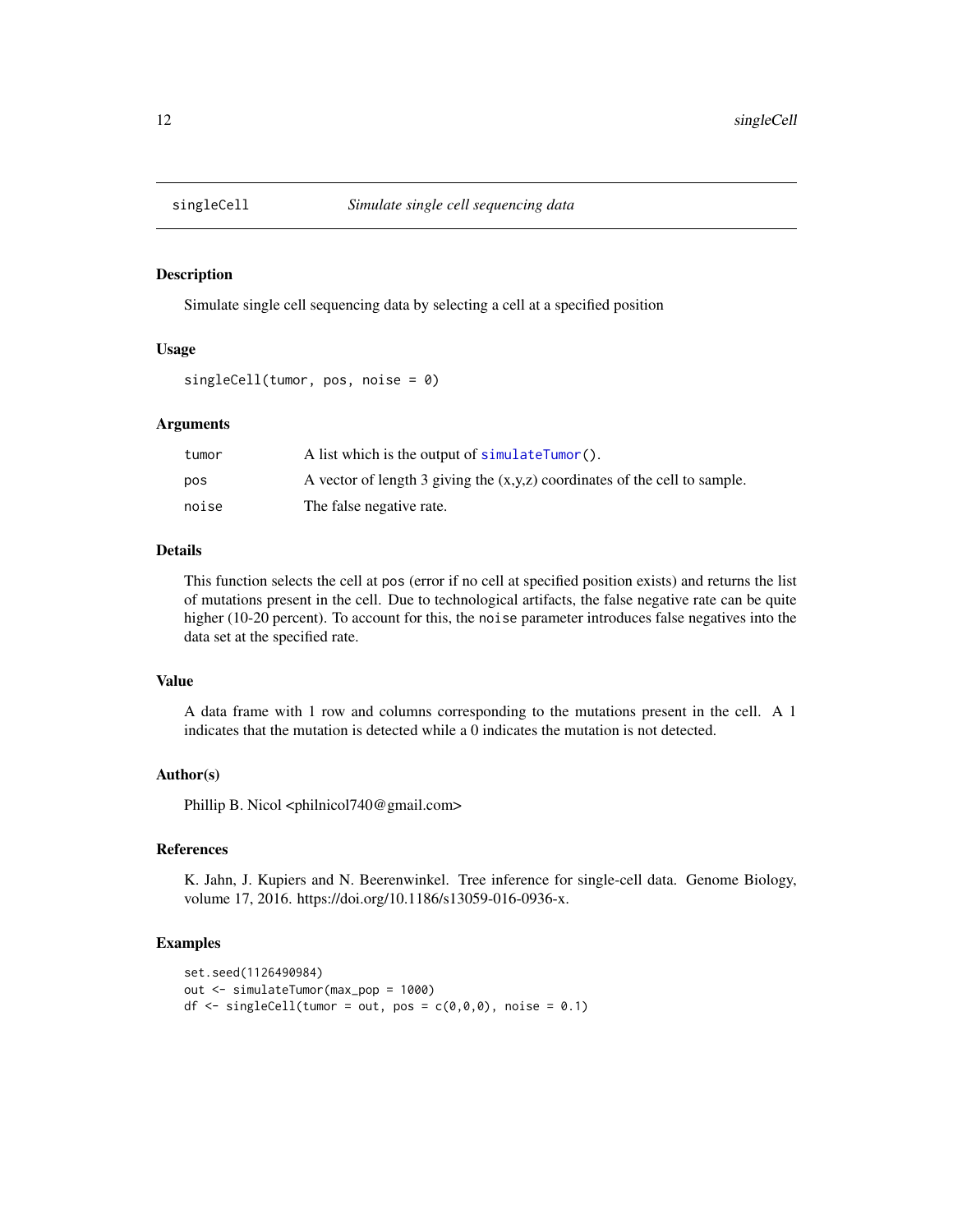<span id="page-12-0"></span>spatialDistribution *Quantify the spatial distribution of mutants*

#### **Description**

Provides a summary the spatial distribution of mutants within the simulated tumor.

#### Usage

 $spatial Distribution(tumor, N = 500, cutoff = 0.01, make.plot = TRUE)$ 

#### Arguments

| tumor     | A list which is the output of simulateTumor().                                |
|-----------|-------------------------------------------------------------------------------|
|           | The number of pairs to sample.                                                |
| cutoff    | For a plot of clone sizes, all mutations with a MAF below cutoff are ignored. |
| make.plot | Whether or not to make plots.                                                 |

#### Details

The genotype of a cell can be interpreted as a binary vector where the  $i$ -th component is 1 if mutation  $i$  is present in the cell and is 0 otherwise. Then a natural comparison of the similarity between two cells is the Jaccard index  $J(A, B) = |I(A, B)|/|U(A, B)|$ , where  $I(A, B)$  is the intersection of A and B and  $U(A, B)$  is the union. This function estimates the Jaccard index as a function of Euclidean distance between the cells by randomly sampling  $N$  pairs of cells.

#### Value

A list with the following components

- mean\_mutant A data frame with 2 columns giving the mean number of mutants as a function of Euclidean distance from the lattice origin (Euclid. distance rounded to nearest integer).
- mean\_driver The same as mean\_mutant except for driver mutations only. Will be NULL if no drivers are present in the simulated tumor.
- jaccard A data frame with two columns giving mean jaccard index as a function of Euclidean distance between pairs of cells (rounded to nearest integer).

#### Author(s)

Phillip B. Nicol

```
set.seed(1126490984)
out <- simulateTumor(max_pop = 1000, driver_prob = 0.1)
sp <- spatialDistribution(tumor = out, make.plot = FALSE)
```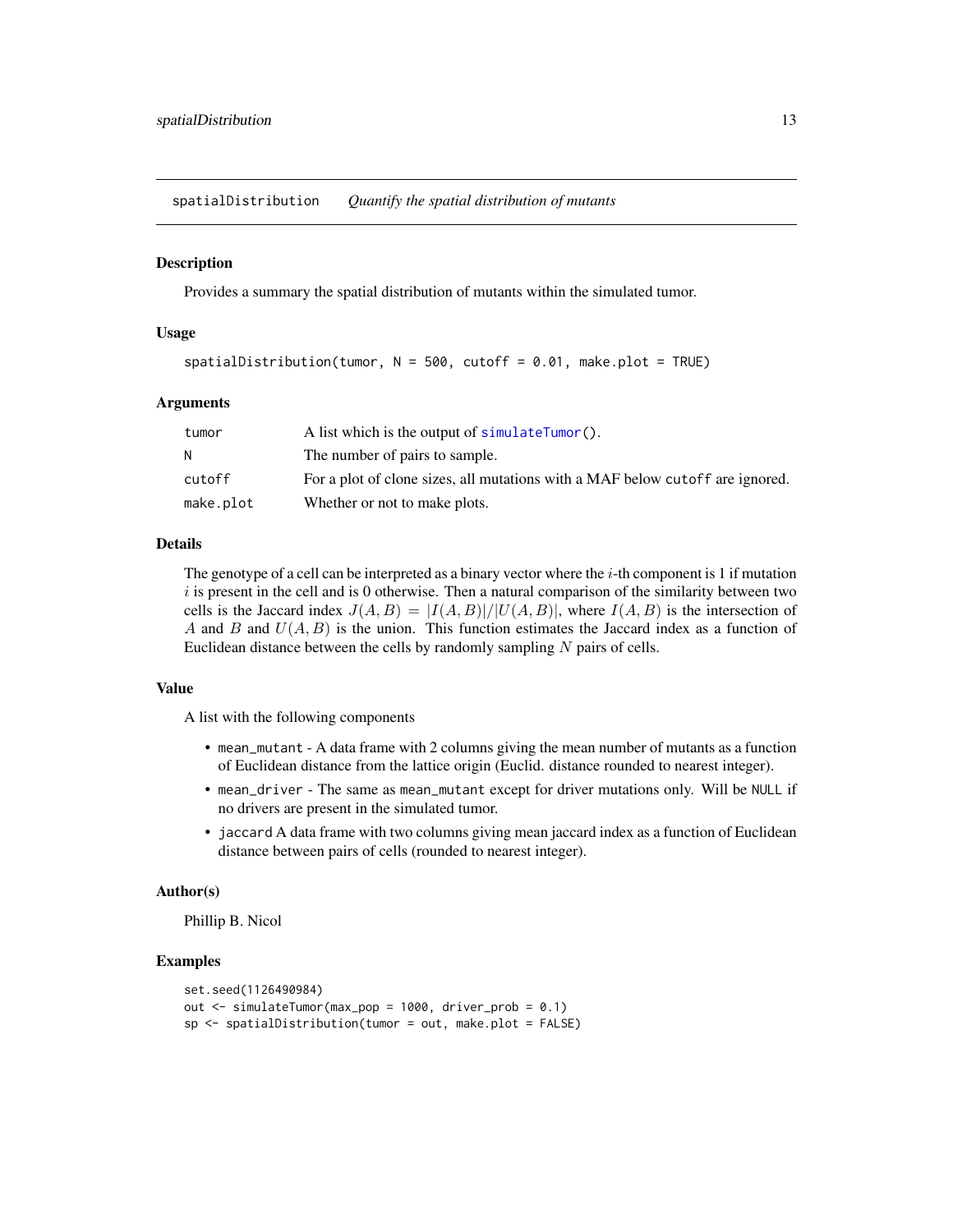<span id="page-13-0"></span>

Interactive visualization of the simulated tumor using the rgl package (if available).

#### Usage

```
visualizeTumor(tumor, plot.type = "normal", background = "black", axes = FALSE)
```
#### Arguments

| tumor      | A list which is the output of simulateTumor().                                                                                                                                  |
|------------|---------------------------------------------------------------------------------------------------------------------------------------------------------------------------------|
| plot.type  | Which type of plot to draw. "Normal" assigns a random rgb value to each geno-<br>type while "heat" colors cells with more mutations red and cells with fewer<br>mutations blue. |
| background | If rgl is installed, this will set the color of the background                                                                                                                  |
| axes       | Will include axes (rgl only).                                                                                                                                                   |

#### Details

If rgl is installed, then the plots will be interactive. If rgl is unavailable, static plots will be created with scatterplot3d. Since plotting performance with scatterplot3d is reduced, it is strongly recommended that rgl is installed for optimal use of this function.

#### Value

None.

#### Author(s)

Phillip B. Nicol